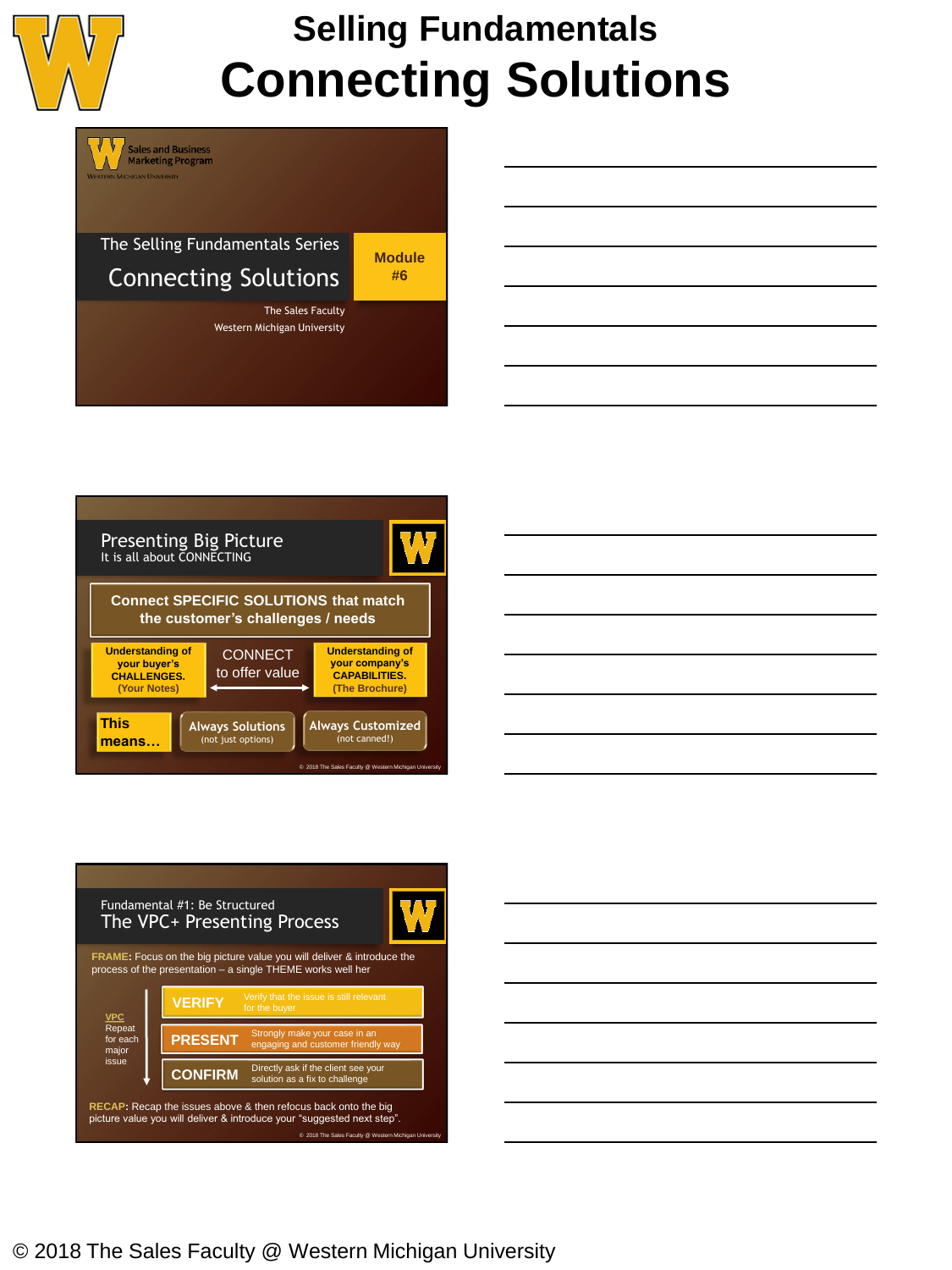

# **Selling Fundamentals Connecting Solutions**

### VPC+ Model: A Difference Maker Start with the FRAME



The **FRAME** is critical to set the big picture before getting into the specific issues. It has two components…..

#### **Solution + Value**

Begin by offering the specific solution you are suggesting and review the BIG PICTURE value that the solution brings.



© 2018 The Sales Faculty @ W

These two together represent the "Tell them what your are going to say" part of the underlying communication model.

#### **Product List This is basically a list of the your capabilities Brochure A description of the typical value for a typical customer Solution The description of the recommended options Value** The specific value omes this customer will receive **This is the WINNING Box Focus** Features **Benefits** Generic **Target** Specific Fundamental #2: Bring VALUE to Life Be in Right Box © 2018 The Sales F



# Fundamental #2: Bring VALUE to Life AVOID "False Presenting"

## **Do more than speak at the buyer**

### **SHOW & TELL!**

**Multi-Media**: at minimum make it visual & verbal

**Proof**: Show the numbers or 3<sup>rd</sup> party support

**Demonstration**: Seeing the product in action wins **Story Telling**: Wrap it in a ground level story

#### **MORAL OF THE STORY**

 $\Lambda$ 

**Make MOTS Clear**: Don't assume the buyer sees the value you offered. Tie it all together with a MOTS Statement. **Confirm MOTS**:

"Given you had CHALLENGE A and we have SOLUTION B, can you see the positive future outcome"